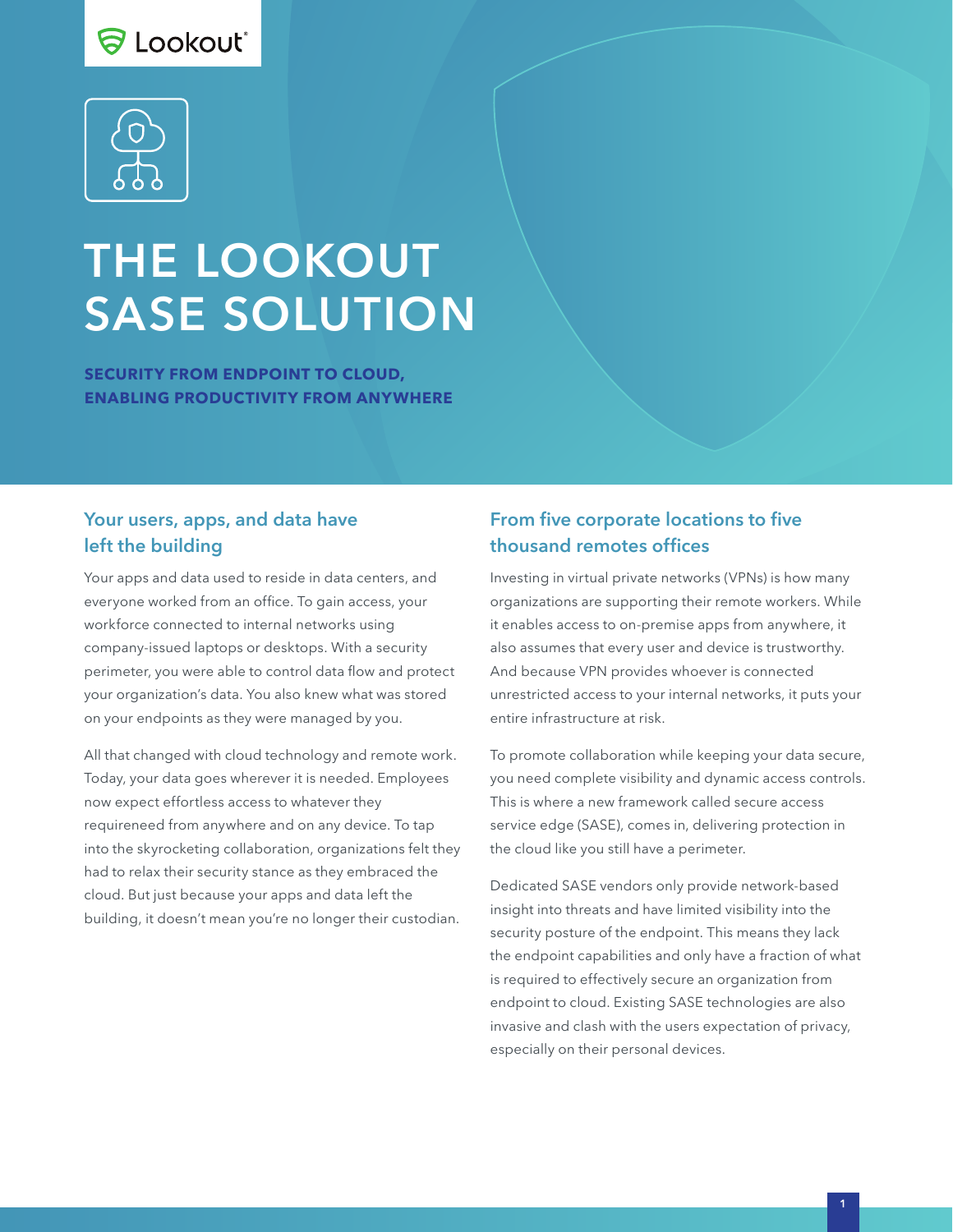## You need an integrated endpoint-to-cloud solution

Right now, if you want security from endpoint to cloud, you need to buy standalone tools that solve specific problems. But that creates complexity and inefficiency. They also don't address data security holistically.

Lookout delivers a single security platform that protects your data from endpoint to cloud in a manner that respects personal privacy. Here's what our integrated solution looks like:

- **1.** Precise controls that provides dynamic access based on full insights
- **2.** Full visibility into your users, endpoints, apps and data
- **3.** Protect your data regardless of where it goes or how it's being handled
- **4.** A single place to implement precise policies, hunt for threats and conduct investigations
- **5.** Respect personal privacy



#### Visibility like you still have a perimeter

The first step of securing data is knowing what's going on. It's hard to see the risks you're up against when your users are everywhere, using networks you don't control to access your apps and data in the cloud. We eliminate the guesswork by providing visibility into what's happening on managed and unmanaged endpoints, in the cloud and everywhere in between.

We detect insider threats and file-less cyberattacks by analyzing behaviors rather than performing deep inspection of devices, apps and data.

By understanding anomalous user behavior within your infrastructure, such as sharing, downloading, and deleting data, we make it easy to spot the suspicious activity of a malicious insider. We have deep knowledge of your data regardless of where you store them — in data centers, public cloud and multi-cloud environments. We also continuously monitor the risk level of your endpoints so you can dynamically modify access to protect your data. This data combined with app, device and network threat detections delivers the most comprehensive security posture across your endpoints.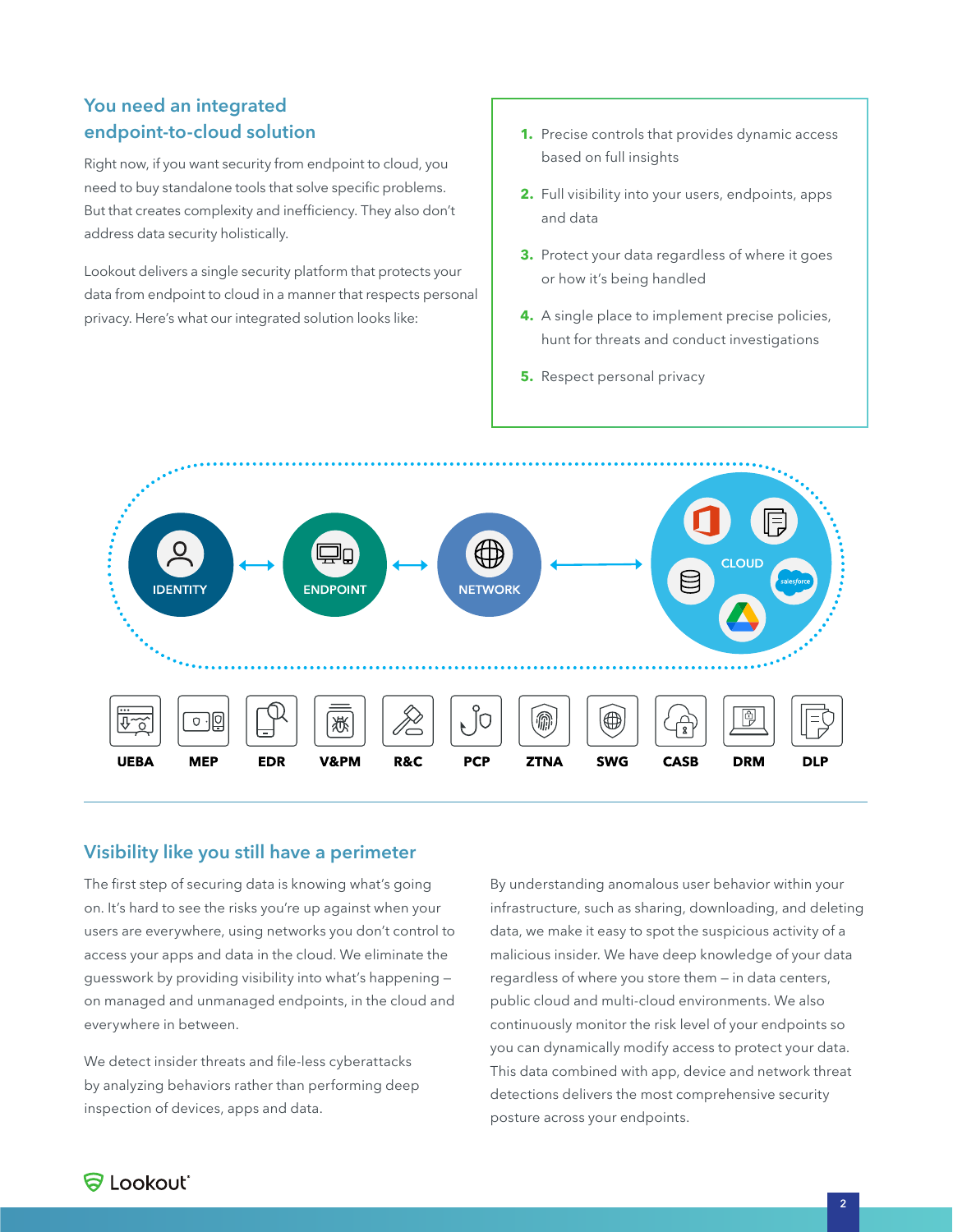## Unified insights to make sense of everything

Standalone tools make cybersecurity unnecessarily complex and inefficient. Your team may make mistakes and glance over security policy inconsistencies if they have to manage multiple solutions. Our integrated platform gives you actionable insights across users, endpoints, apps and data.

Every organization now uses countless apps and cloud platforms to support their employees – whether it's productivity suites such as Microsoft 365 or Google Workspace, customer relationship management like Salesforce or HR related apps like Workday. With everything in one place, you can implement consistent security policies that ensure you stay in total control. We give you visibility into what's happening on all your cloud apps and platforms so you can identify anomalous, malicious behavior or vulnerabilities. These could include malicious third-party integrations or libraries buried deep in the app's code. We also know how your data is being handled, stored and transferred so you can protect your data dynamically.

We also provide all the telemetry data you need to hunt for threats and conduct forensic investigations into advanced cyberattacks. You receive instant alerts to bring attention to issues of interest, and administrators can customize notifications for anomalous events and suspicious activities. With aggregated reporting, you have extensive audit trails across all devices, network connections and cloud services to help you pinpoint exactly where and how an incident took place.

#### Precise controls for dynamic secure access and collaboration

Your employees want to work from anywhere at any time, so all-or-nothing access to corporate data in the cloud or on-premises creates unnecessary risk. To protect your data, you need to secure every interaction with users, endpoints and apps. With complete visibility into everything, unified insights and integratedunified controls, you can dial-in precise access to provide seamless and efficient connection and collaboration.

We provide granular and dynamic access that matches each user's risk posture, such as whether the device has malware installed or if the user is accessing sensitive data unrelated to their role. We understand what apps and data your employees need for work. As a result, we enable your employees to securely and dynamically access what they need — whether it's stored in enterprise applications within your perimeter, private cloud or cloud applications.

Security also should not interrupt productivity or impair the user's experience. We have deep knowledge of your data and can extend seamless data protections across your entire organization, ensuring that workflows are not interrupted. We provide encryption of data at rest, in-flight, and in-use, enabling you to address the strongest security requirements while still providing users access online and offline. We can even encrypt sensitive data as it's being downloaded to enforce digital rights management that prevent unauthorized access.

#### Work anywhere with endpoint-to-cloud security

With digital collaboration skyrocketing, data now goes wherever it's needed. To tap into this boosted productivity without risking your data, you need to be able to secure any endpoint, using any network, connecting to any application. Lookout integrates endpoint security with SASE so you can protect your data from endpoint to cloud in a manner that respects personal privacy.